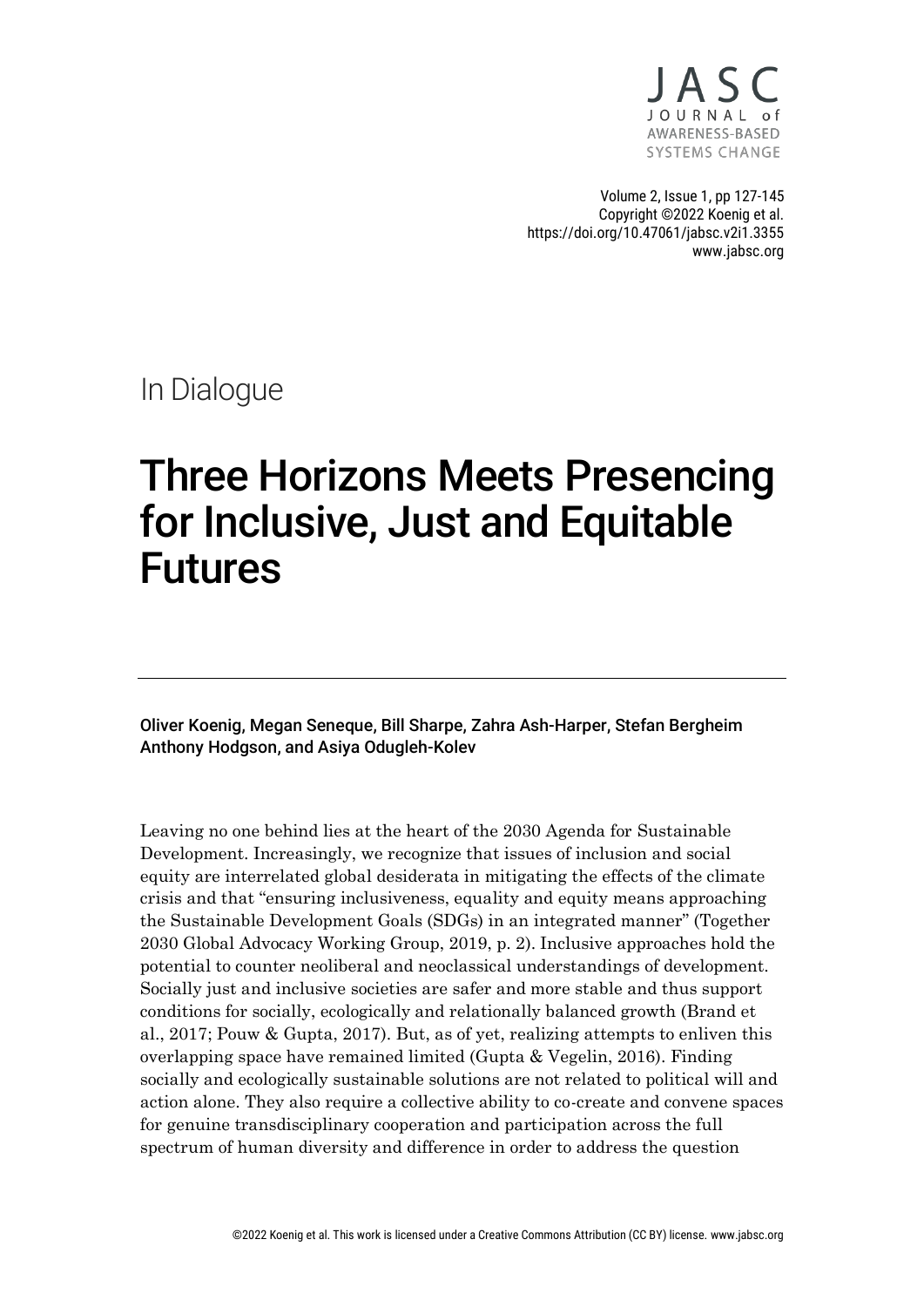"what type of society [do] we want to live [in] and who [is] the 'we' [...] answer[ing] that question" (Abbott et al., 2017, p. 815).

A number of models have emerged to shape these kinds of exploration. Three Horizons (Curry & Hodgson, 2008; Sharpe, 2013; Sharpe et al., 2016) and Presencing (Senge et al., 2004; Scharmer, 2016) are two models that have developed initially in two distinct Communities of Practice.

*Three Horizons* is a simple framework that supports people to structure conversations about change and develop their own role in shaping the future in a reflexive way. Within the plethora of futuring and foresight approaches it falls within what is considered a 'pathways practice' as it attempts to deal simultaneously with complexity and agency, in a highly accessible format (Sharpe & Hodgson, 2019). *Presencing* is founded on an impetus to explore what it means to lead from the emerging future, which came from a recognition that most existing learning methodologies rely on learning from the past, while our significant leadership challenges seem to require connecting with and learning from emerging future possibilities.

Interested in the commonalities, synergies and potential for collective learning that could result from bringing these two domains of work together, Oliver Koenig, Bill Sharpe and Megan Seneque formed a small holding team. Initial explorations quickly led to the idea to invite a small but diverse group of people who would share that interest to deepen our understanding of the two practices. The particular focus drawing the group together was an interest in exploring and illuminating how these practices can contribute to creating conditions for inclusive, socially just and equitable futures. Participants in the conversation were invited to both bring in their unique understanding derived from their own personal and professional experience and, most importantly, to engage in the dialogue as a shared space of collective meaning making, bringing to the space their own deepest questions and issues that they themselves are most struggling with in relation to the topic. The following is an abridged version of the dialogue that followed.

# Participating in the Dialogue

### **Zahra Ash-Harper**

Independant Creative Director of Inclusion; pioneered the inclusion practice approach 'Producing Inclusion'.

### **Stefan Bergheim**

Co-founder of the Centre for Societal Progress, Frankfurt; currently working with Futures Literacy Laboratories.

### **Anthony (Tony) Hodgson**

Co-developer Three Horizons and Founding Trustee and Lead Researcher of H3Uni.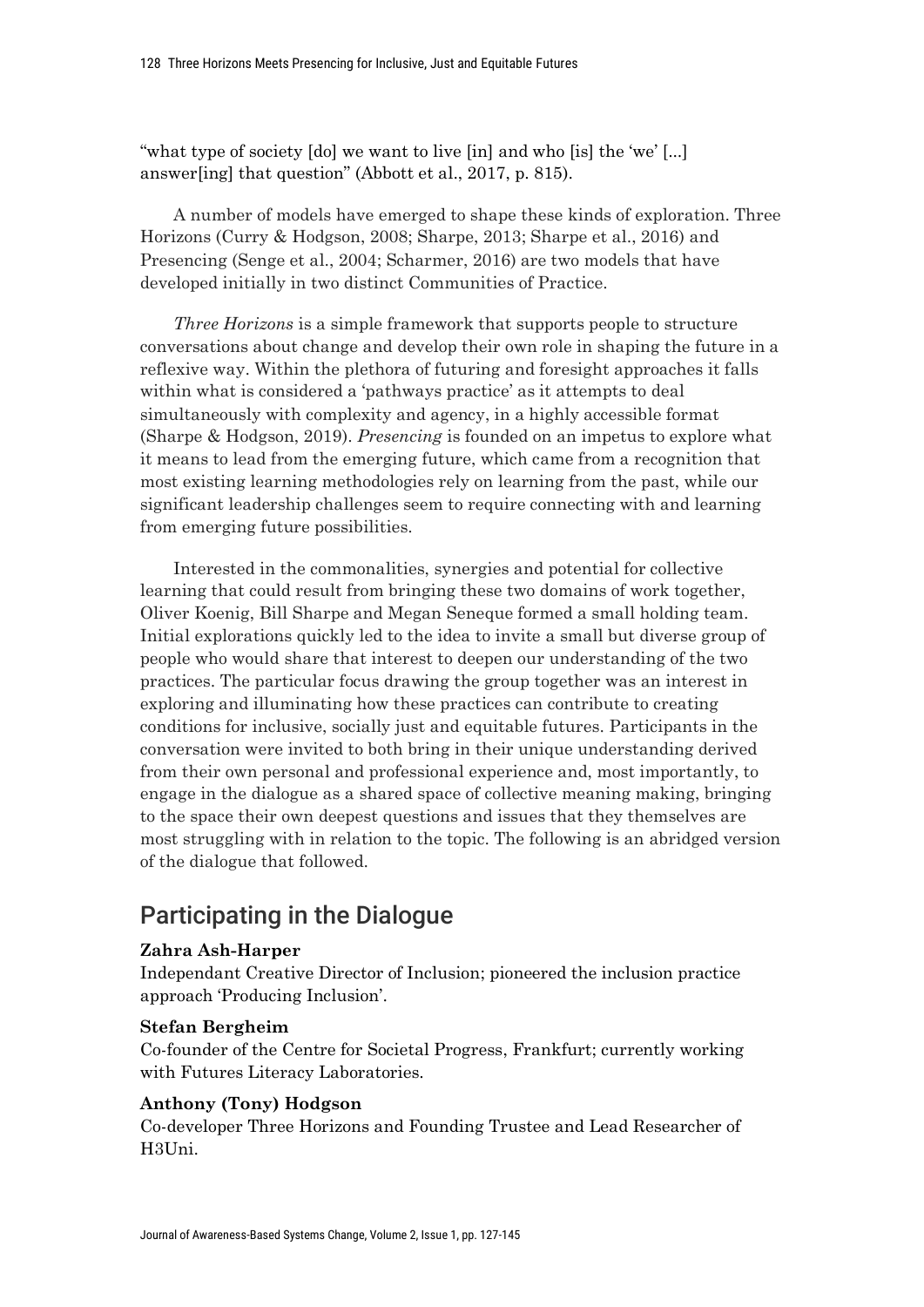## **Asiya Odugleh-Kolev**

Technical Officer, Community & Social Interventions, Department of Integrated Health Services, WHO, Geneva; leads community engagement for quality essential health services.

## **Megan Seneque**

Research Associate of the Susanna Wesley Foundation, Roehampton University and Associate of Presencing Institute; currently working on a number of UN SDG Leadership Labs in diverse countries globally.

## **Bill Sharpe**

Pioneer of the Three Horizons approach; Affiliate of International Futures Forum, H3Uni, and Leaders Quest.

## Dialogue Facilitator

## **Oliver Koenig**

Professor for Inclusive Education and Inclusion Management, Bertha von Suttner University in St. Pölten.

# Setting Questions and Intentions

**Oliver:** We would like to invite you to go back to the moment you received the invitation to take part in this dialogue around connecting the practices of Three Horizons and Presencing and what they can offer our work in the context of inclusive, socially just and equitable futures. What is it you believe could make a difference to our collective understanding?

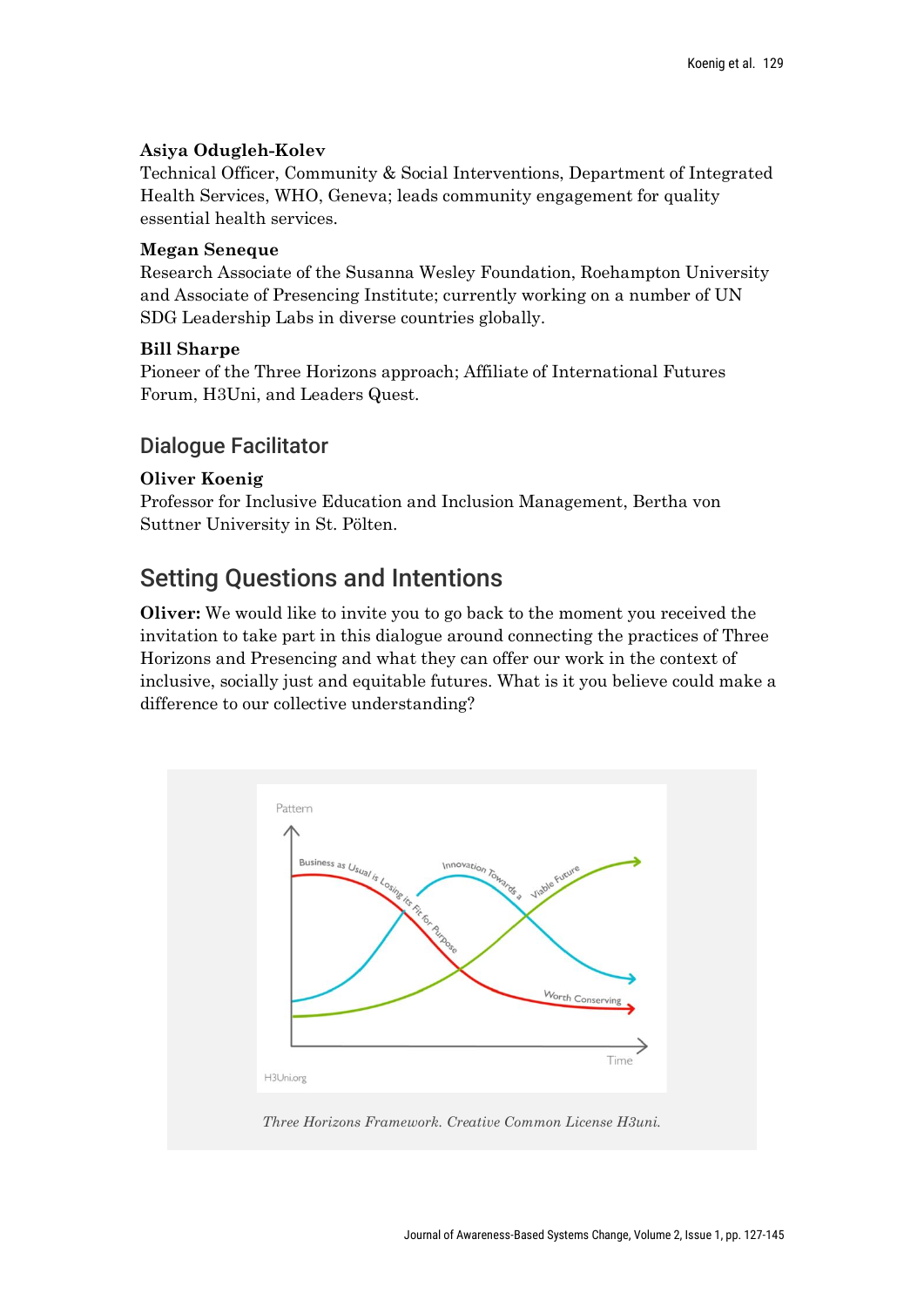The Three Horizons framework acts like a map, helping people to see where they are, where they want to be and how to get there. It uses three lines each representing a pattern of how things are done in a particular area or field and how these patterns of action develop over time. It charts Horizon 1, the dominant way things are done today that show signs of strain and lack of fit to the future; Horizon 3, our visions for how we want things to be in the future; and Horizon 2, the innovations we can establish to help make our desired future a reality.



*Presencing, CC License by the Presencing Institute - Otto Scharmer. www.presencing.org*

"Presencing is a blended word combining sensing (feeling the future possibility) and presence (the state of being in the present moment). It means sensing and actualizing one's highest future possibility - acting from the presence of what is wanting to emerge" (Scharmer & Kaufer 2013, p. 19).

**Zahra:** For me this dialogue had already begun before the invitation was actually sent out. Bill and I had already come to an understanding that we wanted to continue exploring some of the things that we had started to realize through our project on equitable futures. When the invitation actually came, I was amazed by how clearly it set out our intentions, which made me feel both confident but also respected in terms of my practice. I'm struck by the honesty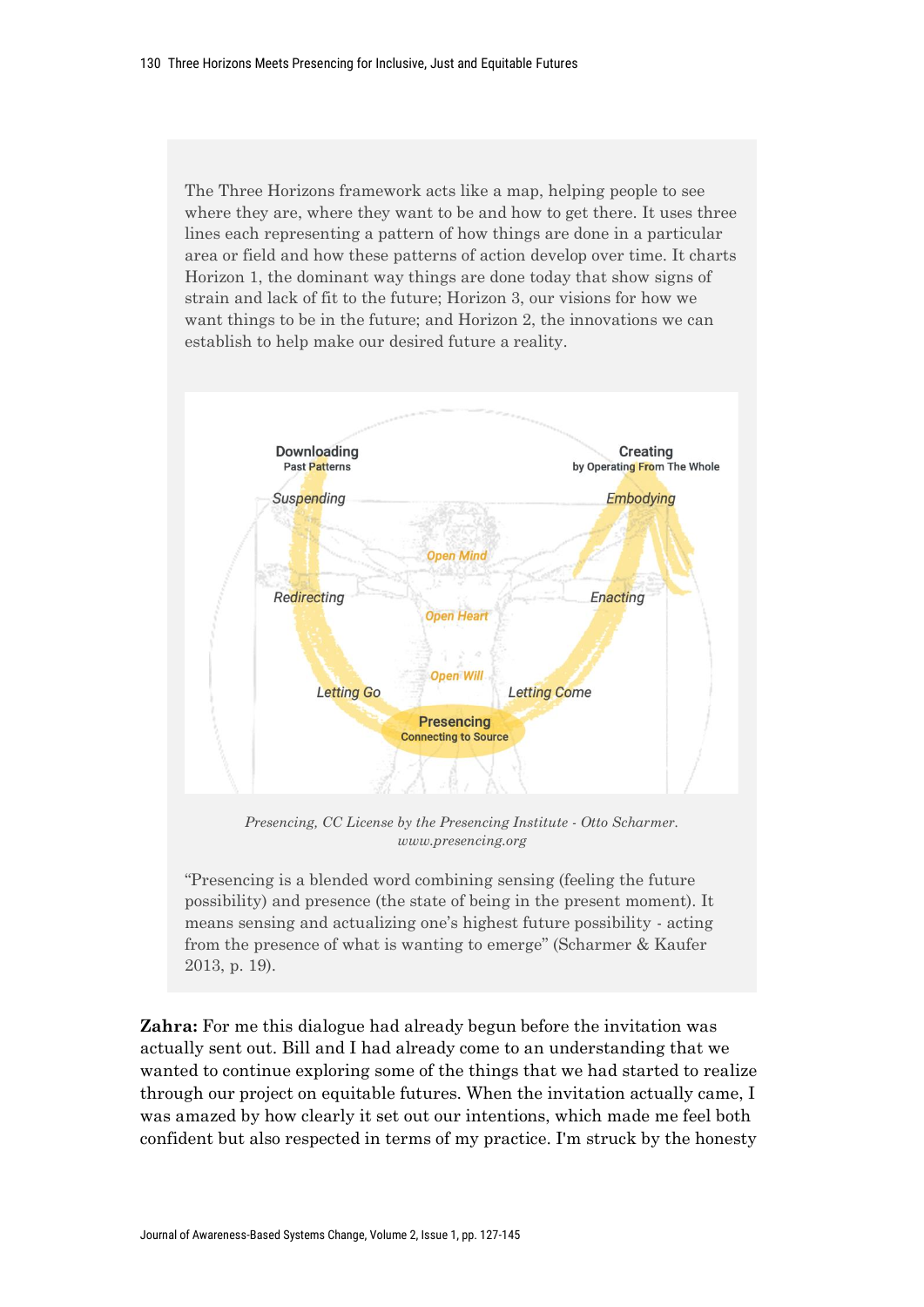and vulnerability that comes from people who are consciously thinking about transformation and about relational connections. The question that I'm really interested in at this moment, is how some of the techniques that we've developed and some of the values that accompany it can be utilized in what feels like quite a wartime preparedness: a time in which we're really going through something and where we're having to soldier and bring an amount of resistance and resolution in how we're putting forward this ambitious work. Actually, it's a hard time to be doing this work. People are tired and running on low reserves and working from the trenches of themselves and from society. I'm interested to explore how others are doing that in their practice.

Zahra Ash-Harper and Bill Sharpe co-led on the project "Towards Equitable Futures" for Watershed, an independent cinema and creative technology center in Bristol, UK. The project was funded by the UK National Lottery and explored, amongst other questions, "*What are the community behaviors that welcome difference while bonding us together?"<sup>1</sup>*

**Asiya:** This whole concept of soldiering and trenches and reaching our breaking point resonated with me. I think I've reached my breaking point multiple times during my life. Professionally, I have worked in large organizations with 'legacy' ways of working, in which the vision they hold is not in line with how they are set up to operate. The ways of thinking about our work and ourselves and how we work on ourselves is also a legacy of our history: being aware of where we've come from, where we need to go and where we are. This whole notion of health and well-being - as in being whole in a holistic sense and not parts of ourselves - is a question that I struggle with. When I look at the Three Horizons in light of where I am, who I am, what I'm doing, where I'm going and where I would like my current organization to go, there is something about the human soup in which all of this structuring is taking place which needs to be more intentional. For me, spirituality comes into this, not in a religious sense, but through the multi-dimensional nature of human life and experience, that somehow there is something about who we are in our essence, which is connected to something bigger than us, which is connected to nature, which is connected to consciousness. And that, through contrast, tells us something about what we don't want and what we do want. I'm holding that it's a question of choice. So how aware are we of the choices that we're making, that will take us into a certain kind of future?

**Bill:** A psychologist colleague of ours, Maureen O`Hara who worked with Carl Rogers, said, with these methods that you use, you set up a field of consciousness

<sup>1</sup> https://www.watershed.co.uk/studio/projects/towards-equitable-futures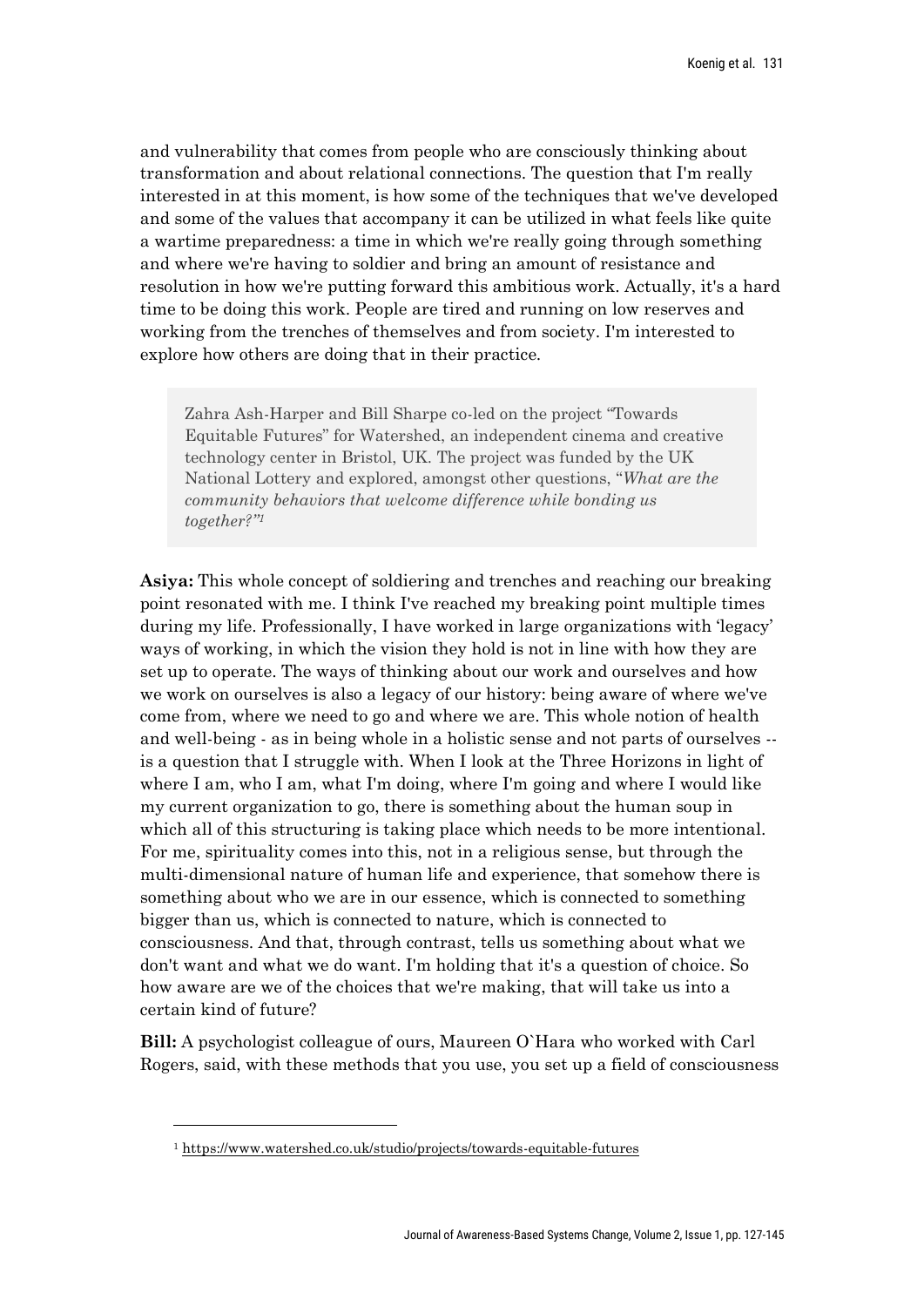in which something emergent can manifest. I've been on this journey to bring that into the world of existential convening: where it's the whole person in the whole system. So there's a deep question I am holding about what makes it appropriate and safe to use a structure, so that it is truly enabling of this deep mutuality of presence, where people are both able to be fully themselves while being fully part of the flow of the whole. I'm always looking for that because that's when we're most deeply ourselves. Whether it's in a football team or being in love, or anything that brings you into a flow together, there is that deep resolution of being fully yourself and being fully part of the whole. That to me is what being a whole system and whole person is all about, and also where structure comes into it. Since I *do structure*, my deepest question is what makes it safe and appropriate to bring this structure into the issues of inclusion and equity and fairness and their lack - that's the question I hold most deeply.

**Tony:** I think there are two things that strike me: one is something one of my teachers said: "humanity can only evolve through shock learning" and another of my teachers: "the problem is that we're all sleepwalking into the future". Consciousness is not, in its proper senses, on the agenda. This literally led to my interest in what I now call anticipatory learning: that there are properties of awakeness that access the future in ways that our rational mind is incapable of, even though we need the support of that rational mind. For me Three Horizons was an attempt to give our minds permission to live simultaneously in three worlds. The world of happening, in the sense of "we're not in control, get used to it", you could loosely associate with the idea of a Horizon One. If things go on the way they are, we will end up where we're going, which is quite scary. Horizon Two is where our consciousness and awareness are not kidding ourselves: we grasp the challenge. The Third Horizon is beyond consciousness: the possibility of creative and, if you like, spiritual access to domains that are not on the formal cultural agenda. This is what I now like to call cosmic ecology and terrestrial ecology. All of those things clearly have to be deeply informed by oneness and inclusion.

In its broadest sense, Anticipatory learning can be referred to forms of learning that include and use the future to stimulate a reconfigured model of itself and its environment to inform present actions that will increase surviving and thriving. Moving this idea forward Anthony Hodgson is interested in what constitutes second-order anticipatory systems. For him these are systems that include both the observer as agent as well as the act of exercising choices amongst possible pathways. He is also interested how far a system is able to adapt its behavior by incorporating informations and images of an anticipated future which go beyond simply projecting informations from the past, hence the importance of reconfiguration.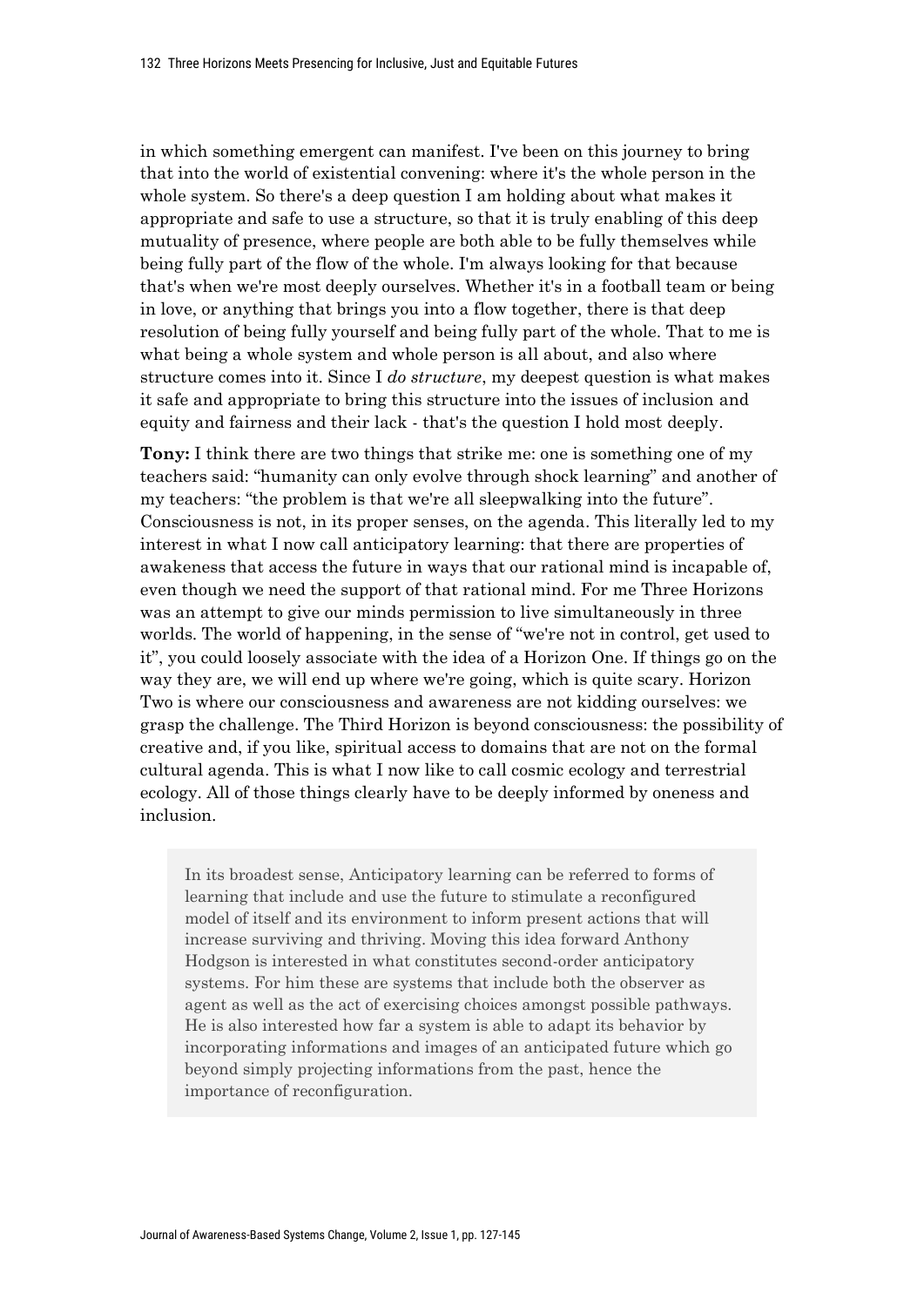**Stefan:** Tony used the term anticipatory learning - that's the field I'm trying to navigate and which I don't really understand yet. I know many people are navigating it and saying, "I don't really know what this is about and how to define it." But that's part of new things emerging: you initially don't know what they are. That relates to what I really wanted to talk about: What kind of words and terminology do we use, and what do they mean? Are we clear, what they are? Do we continue to explore what they mean to us? And the second aspect is: who feels attracted by the words we use, like for example, "awareness." Who are we inviting or who feels invited by that signal word? The other thing is: when we do work with different types of people who have different views, or put in Futures Literacy terminology, "different images of the future," different underlying assumptions and different conclusions will come up at the end. What do we do with them if we don't like those conclusions? If they're not in line with our own values, if they're not what we want this project to do? Are we okay with that? Do we get into a fallback position of trying to control the outcomes? I'm just raising the issue here as my question.

*Futures Literacy* is the skill that builds on the innate human capacity to imagine the future. It allows people to better understand the role that the future plays in what they see and do. Being futures literate empowers the imagination, enhances our ability to prepare, recover and invent as changes occur.2

**Megan:** Stefan that so resonates with me. I immediately become resistant when I see something that is a way of seeing, a way of organizing, a methodology or an approach that is taking on a colonizing nature. I'm a South African and I know that I have a natural resistance to things that I see as totalizing in some way: it provokes a reaction, or resistance of another kind. So, I hold Theory U lightly. That's not to say that I don't believe that the work of Presencing IS the profound work of our time. I get extremely resistant to methodologies that become fixed frames: "you have to do it like this." To your point, Stefan, I'm so tuned into power, the language of power and power relations, I feel them in my blood. And I do it myself. There is no innocence here. My contribution, I would hope, is an integral awareness. Because the invitation for the work of plurality, diversity, whatever word - it's flourishing each of us. The deep irony is that the only way that we can flourish the whole is by flourishing each one of us in all of our diversity. It's not about controlling outcomes or directing, it's using approaches, tools, practices, and methods in response ways, joining people where they are. And for me, autonomy is absolutely critical. People need to make choices, they need to be given permission. We can only create the enabling conditions that

<sup>2</sup> https://en.unesco.org/futuresliteracy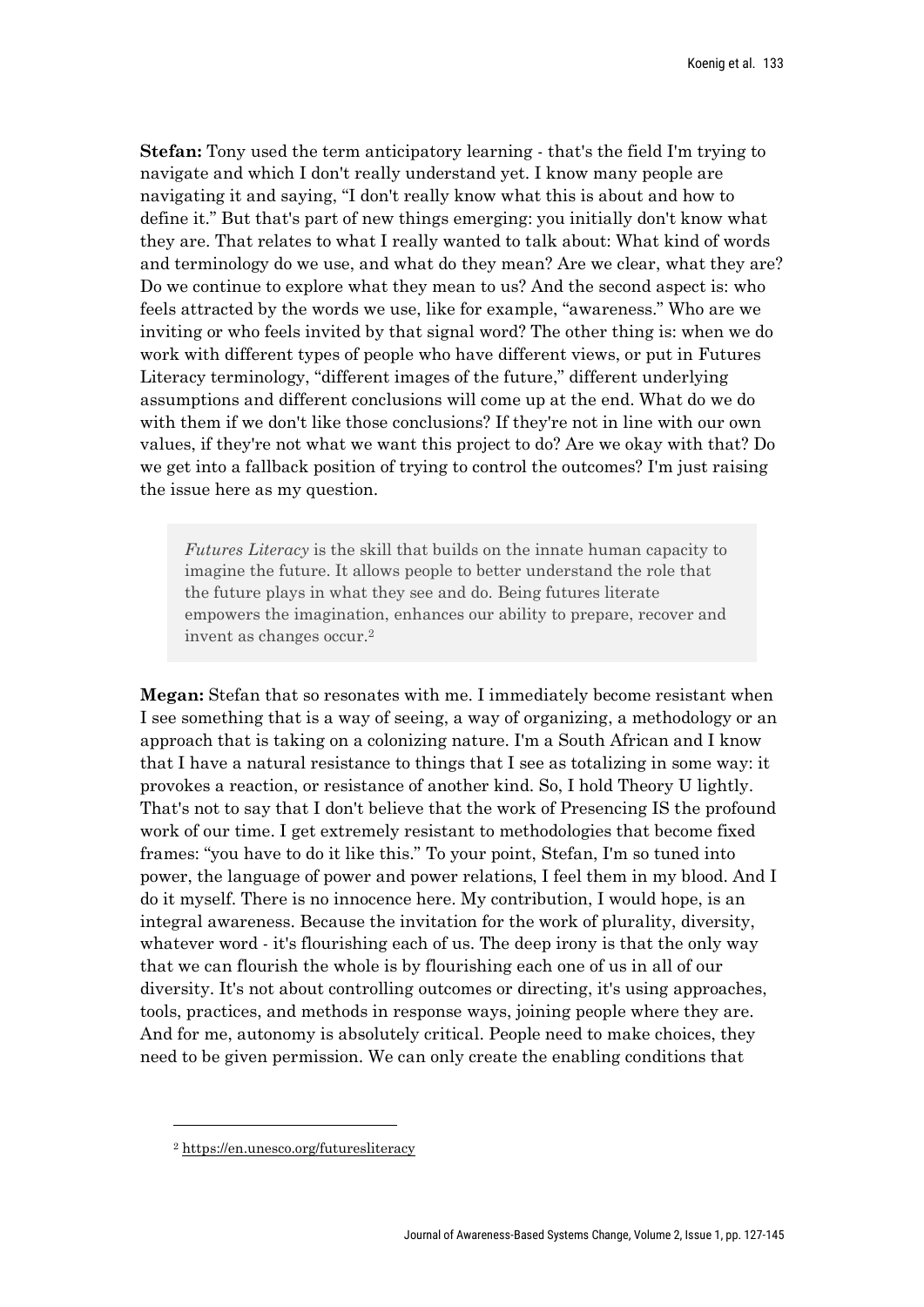invite them to turn up and be fully present and become fully human together. That's what I bring: a wholehearted rigor, because I think that's what it requires, because we don't have easy answers, thank God. Otherwise, we would contribute to the very problems we are seeking to address.

# The Tension between Roles and Authentic Presence

**Stefan:** Where I would like to dig a bit deeper was the mentioning of legacy. All this transformation and transition work, it's all linked to legacy. It could be our habits, our laws, our structures, or buildings like skyscrapers. It's all part of our legacy. From the Futures Literacy world, the legacy that is under-explored is up here in our minds, the assumptions that we have. The images that we have of the future are based on underlying assumptions that also have a source. They determine how we look into the future and what we do in the present. We can see skyscrapers; we can read laws. But the legacies in our minds are much harder to make visible. The other thing I always struggle with is how to get the whole person into a conversation. I observe individuals coming to conversations not as people, but in their official roles. People are being hired and paid for performing a certain task or a role in an organization. As much as I love to see the person and as much as maybe the person loves to be there as an individual, they have that baggage. They have to have that baggage and we need them to have that baggage. If there were no roles and tasks, hardly anything would function. The challenge is a paradox: we want ourselves, the *people* to show up, but how can we all do that?

**Tony:** Around the end of last century, I helped some colleagues set up a kind of think tank called International Futures Forum. We gathered people from diverse backgrounds to look at the question of how we make sense of a world that we no longer understand and don't control. We tried to develop a culture, which was a bit like the saloon bar in a western, where you can only come in for a drink if you check your weapons at the door. We have a culture which suppresses authentic presence. We're all so preoccupied with a role that we've been given that we don't even realize we've been given it. So I think it's very interesting when we ask people: "Who are you?" They usually say "I am a doctor" or something else. The identification is with the role. It's always been a challenge for me in facilitating to somehow draw out of myself very inadequately as much authentic presence as I can to try and signal to at least someone in the group I'm working with: You can be yourself here. I don't know whether you find that kind of a challenge as well.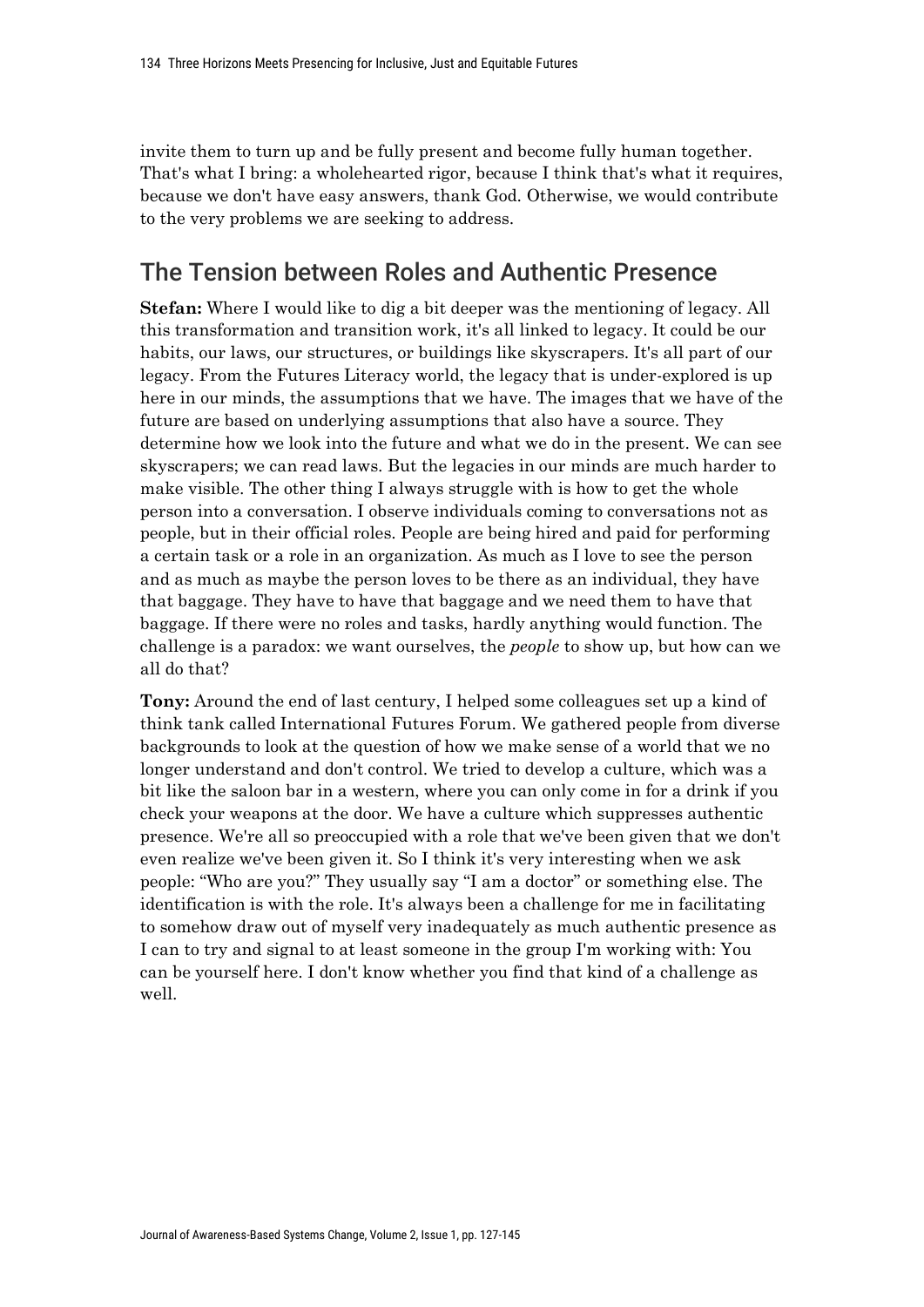IFF is a registered charity which aims to enable people and organizations to flourish within complex, messy, seemingly intractable issues, building competency for thriving in complexity and capacity for transformative innovation through a community hub, events, workshops, tools, processes, training and other online materials.3

**Oliver:** When I look at the question that Bill has brought to the fore, of finding ways of connecting the structural dimension, we could put the structural dimension as being something that is held within different kinds of roles. The existential dimension is what Zahra and Tony referred to as forms of authentic presence. We could see roles also as part of the baggage - as the legacy. A part that is very important, because without them hardly anything would function, which you could reframe as being the central quality of the First Horizon. But being stuck within the roles and the parameters of the role, is just reinforcing us to stay in the Downloading mode. So embracing this idea of "supporting systems to see and sense themselves": when have we been given and taken up a particular role? When have we incorporated these roles as parts of ourselves? You can see a role and you can identify with that role and ask what it is that is enabled through that role, but also what is being suppressed through the roles I've taken on?

**Bill:** I have a thought that's been bubbling for a few minutes. And it starts with the word "paradox." I'm finding this conversation quite helpful, it has given me a sudden sense of liberation: you can use structure in ways that can either be enabling or totalizing. I'm now very acutely aware of the nervousness I felt as Zahra and I were building the process, that simply by introducing familiar tools, I might overlay authentic presence with something that was restrictive. In fact, we had to talk that through in the context of "life needs some structure." First Horizon structures do have roles, that's how they're maintained – I know who the doctor and who the shopkeeper is. The Third Horizon is when we reassert the primacy of relationship and its creative power to bring in something new. I like to contrast the patterned integrity of the First Horizon with the creative integrity of the Third where you step out and manifest something of yourself in service of the life of the whole. Zahra, you've been the most clear about the need to occupy space: that your discipline is to encourage people to occupy their own space. In doing that, you are also surrendering to that, and surrendering to the whole in service of it. What we've got to do is be acutely sensitive that we are living a paradox.

<sup>3</sup> https://www.internationalfuturesforum.com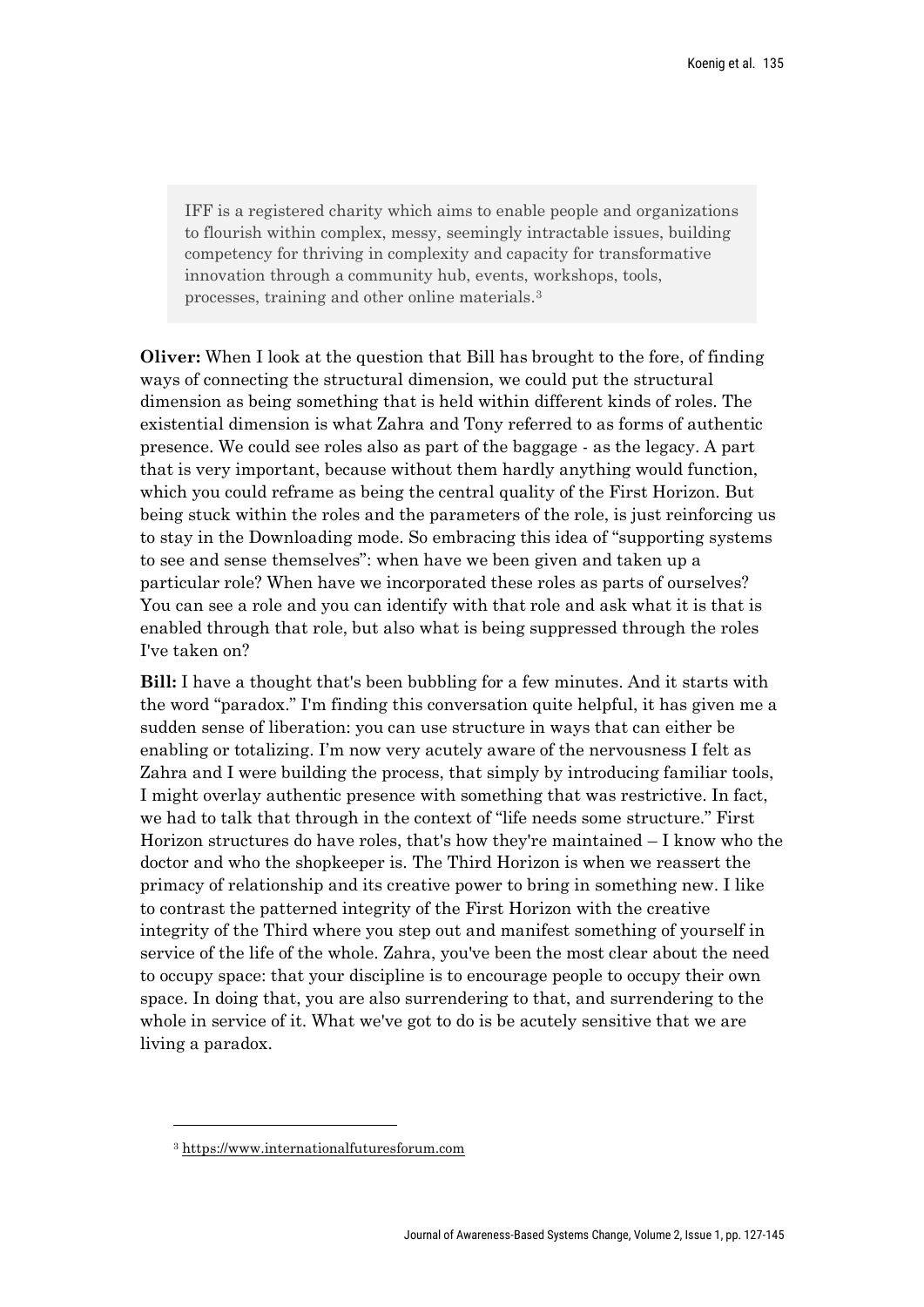**Zahra:** Thanks, Bill, it's really good to go back to some of the things that we were thinking about because I was reflecting when the question of roles came up, that that actually was something that was really acute in our work together: the overwhelming responsibility that people carried into the room. When we first started designing, I often used to think about how to include the people I perceived as having the least structural power in the conversation well and equitably. But we first had a big stumble when the person with the most power was not able to bring themselves, their whole selves, in, without the responsibility of having to speak for the organization, or all the responsibilities they hold within. It forced me into a very new dynamic: being in service of that.

What we ended up doing was assigning new roles and responsibilities for "care" within the structure. We assigned people with partners in order to support and be aware of another person with some real attention, so people didn't end up getting lost in that process. It was very edifying for people but also forged strong relationships and creative partnerships that took on a life of their own. I think it's very interesting thinking about roles because often we like to simplify. But actually, the pluralism and the inclusion that I really enjoy, is how to hold the complexity and who is holding that role at different times. There were times when Bill was nervous of a certain sort of process and I would hold the responsibility for the complexity and the faith in that process, faith that things would be okay, because we had each other's backs.

For me, this conversation is very much like that. There is that question of what happens if we don't always agree, or what happens if we don't come to the same conclusions? For me, the deep respect and affinity for pluralism that holds that together is care. And we haven't mentioned love yet. I think it is important that I say very frankly that the conversations have inspired feelings of complete love for the minds and the spirits and the intention and accountability that I'm hearing. It makes me feel safe to know even in vulnerability, there's that compassion.

**Megan:** Do you know what that sparks for me Zahra? We often joke and we say that no method is facilitator-proof. What we mean by that is that our authentic presence is our primary diagnostic tool, but we have so dialed down ourselves as an organ of perception. It's not just relating to roles, it's relating to how we've over-privileged particular ways of understanding, ways of speaking, ways of expressing ourselves, forms of knowledge that we've forgotten actually -- just being authentic. I was chatting to someone last night and we said that being authentic has a tonal quality. We spoke about tone. There's something for me about the whole embodiment piece. We don't come in with only our analytical capabilities and our intellectual understandings, our knowledge base, whatever that might be. We come in ourselves as fully vulnerable, whole human beings. That's the nature of the work. I mean, that IS the work. Knowing that uncertainty that sits with it is part of what it means to be human. To the extent that we can do that we will end up with others who do the same.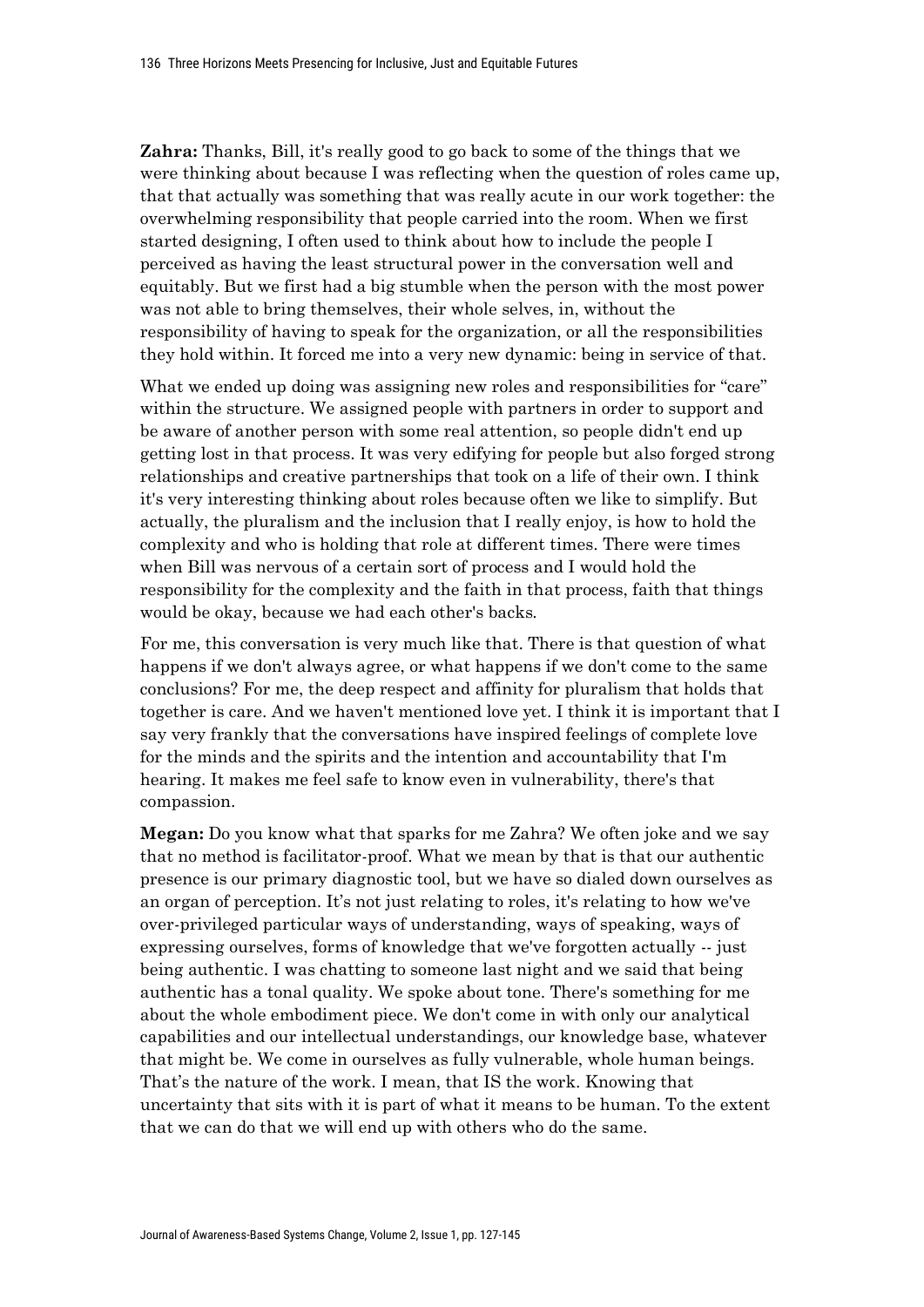**Asiya:** What's coming up for me is, is this question that we all have multiple roles. I remember when I became a mother in my late 40s. And suddenly, that took me into a completely different role. That changed my role and my relationship with everyone else around me. As a woman there are moments in life where you are totally reshaped. It was only through the practice of regular introspection, and methods and tools for self-inquiry and self-compassion that took me within myself. Embodiment became about recognizing that I have a mental body, an emotional body, a physical body, and that they're all interconnected. I think integrating all of the various parts of myself, all of the roles that I've played in my life, not seeing the differentiation between my personal and professional, that there is some kind of wholeness that I have come into and a realization: "I'm not different in different places," which allows for an expression in the way we structure our relationships, our workplaces and our lives that gives rise to authenticity. There's something to be said about taking apart and building back together again: the taking apart has to be multidimensional and intentional.

# Authentic Presence as a Structure for Plurality

**Megan:** Something that's still sitting with me is the nature of the structure. We're constantly talking about structuring for emergence. Structure and life are actually mutually interdependent. It's the *nature* of the structure that we're talking about. For me structuring for emergence, and the responsiveness, alertness and vigilance that is required in giving people the choice, is a structure of co-enabling connectivity. We're doing work at the moment in the UN context in Francophone Africa. My French is not wonderful, but I start by this sort of selfdeprecating way of using humor, speaking a bit of franglais and then there's a sort of amusement, and it immediately sets a tonal quality.

In deep dialogue work, David Bohm talks about tonality and tone. It requires being present because that itself is part of the structure. What enables people to let go of formal roles in professional contexts is a permission to bring whatever other dimensions of themselves they choose to bring. I'll never tell someone that they need to be authentically present. I mean, imagine if I say now "Stefan come on, step up and be authentically present." Good luck with that one. When you are authentically present, it provides a structure of another kind and I'm deeply curious about the nature and quality of that structure. At different points we could take up different roles, but what we lean into and learn is that there are allocated roles, just like there are allocated leadership positions. When you are creating dynamic living organisms, ecosystems of the kinds that we are creating, different roles emerge.

**Oliver:** I loved the image that you created Asiya, about this process of disassembling -- about taking apart and putting things back together. If I take that image and project it onto the template we are holding, I would say the taking apart is part of finding and dwelling into this feeling of presence, or the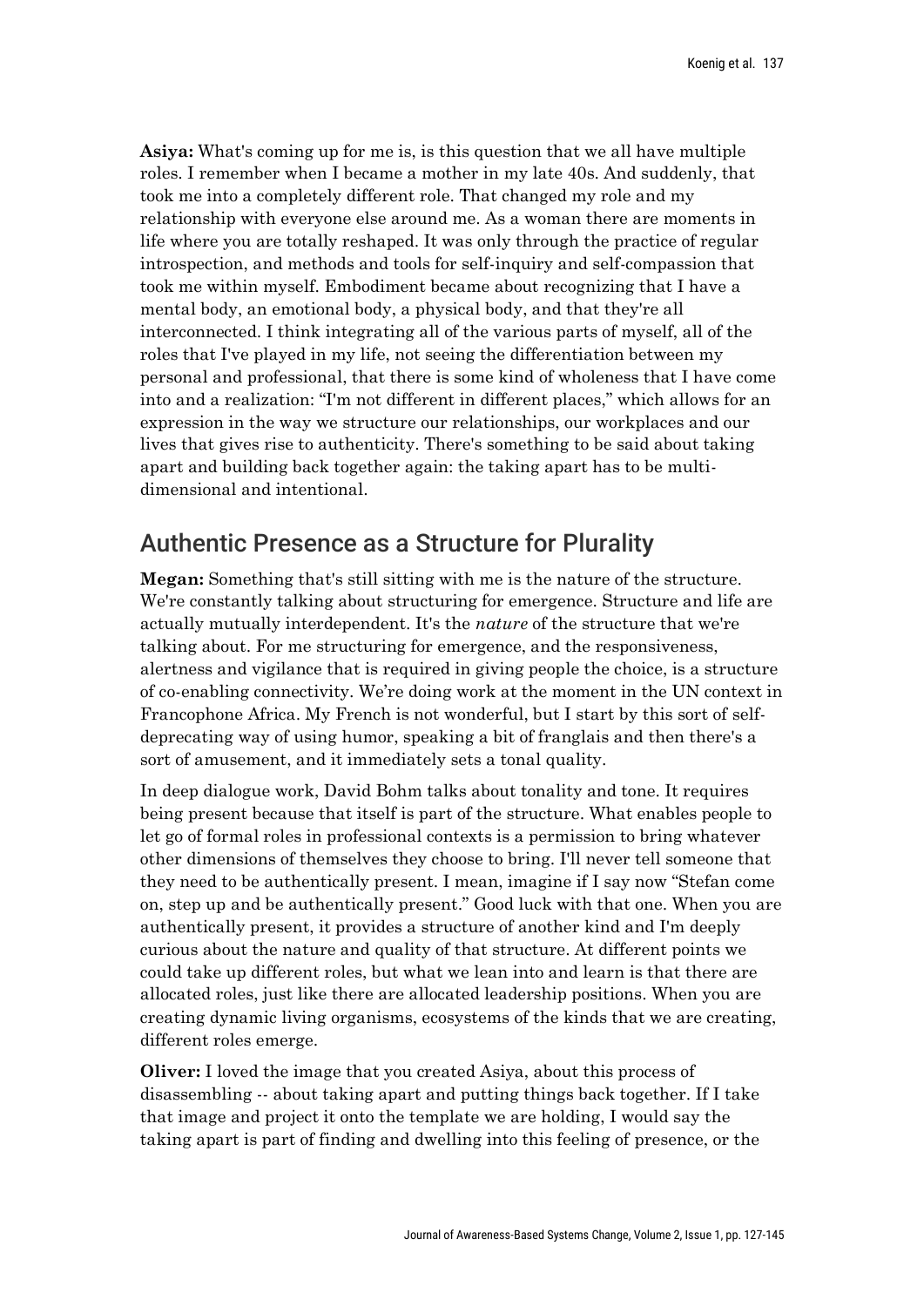left side of the U in Theory U (Scharmer, 2016). And the putting back together part is the right side. Seemingly there is the question of *what* is being put together. That struck me, because that's one of my big questions: this idea of deconstructing and reconstructing structure, as represented in the work of Horizon Two. That can only come fully into life if it's been generated by a deeper vision, which can neither be urged nor forced upon. The nature of the Third Horizon is beyond consciousness, something that is not yet on a formal cultural agenda. The question I'm holding is about the nature of experiences we need to engage in that truly move us beyond what is and not into mere projections of aspects of the past. What becomes very clear is how much the language and ideas of Theory U and those of Three Horizons have to offer one another in terms of complementary perspectives.

**Asiya:** There's something about structure that is always there: it's not an empty space or a vacuum. So, what is it that is present? And what is the layering that we do that supports the emergence of a structure which is disempowering? I think deconstructing and restructuring is about going back to something that was always there.

**Stefan:** You're describing the structure first, making it visible, so that we can really talk about it: What purpose does the structure serve? What do you see, what do I see? Is that what you mean? It's always there. It's not a blank page obviously.

**Zahra:** Both of the things that you've said have resonated. It comes back to this notion of a structure, and this feeling of what is oppressive, what is enabling, what is safe and what is appropriate. I saw this piece yesterday, "The Meaning of Zong" at Bristol Old Vic<sup>4</sup>, about a group of enslaved people of African decent and the eventual demise of slavery, it was called. It's obviously quite an activating subject matter for people. And to be watching it in the Bristol Old Vic, which is quite a White institution and the audience was predominantly a White audience. The show is interestingly pitching this work in a place, I would say, of entertainment. There was laughter, there was irreverence. Now the appropriateness of that structure is then influenced by the tone of the structure. For me, I nearly left about 20 minutes in. I reflected whilst still in the show: I felt so uncomfortable within the assigned structure of this work, as well as within the content of the work, and with the audience attending. I was really feeling a deep discomfort about the order, the timeliness and the tidiness of this conversation.

In Bristol, there is a very deep connection to slavery because we built the boats. We pushed them off into their journeys. There has been a huge financial return in the city. Bristol Old Vic is a building that is very much a product of slavery in lots of ways. So it's a very interesting little microcosm that's folded into itself, to

<sup>4</sup> https://bristololdvic.org.uk/whats-on/the-meaning-of-zong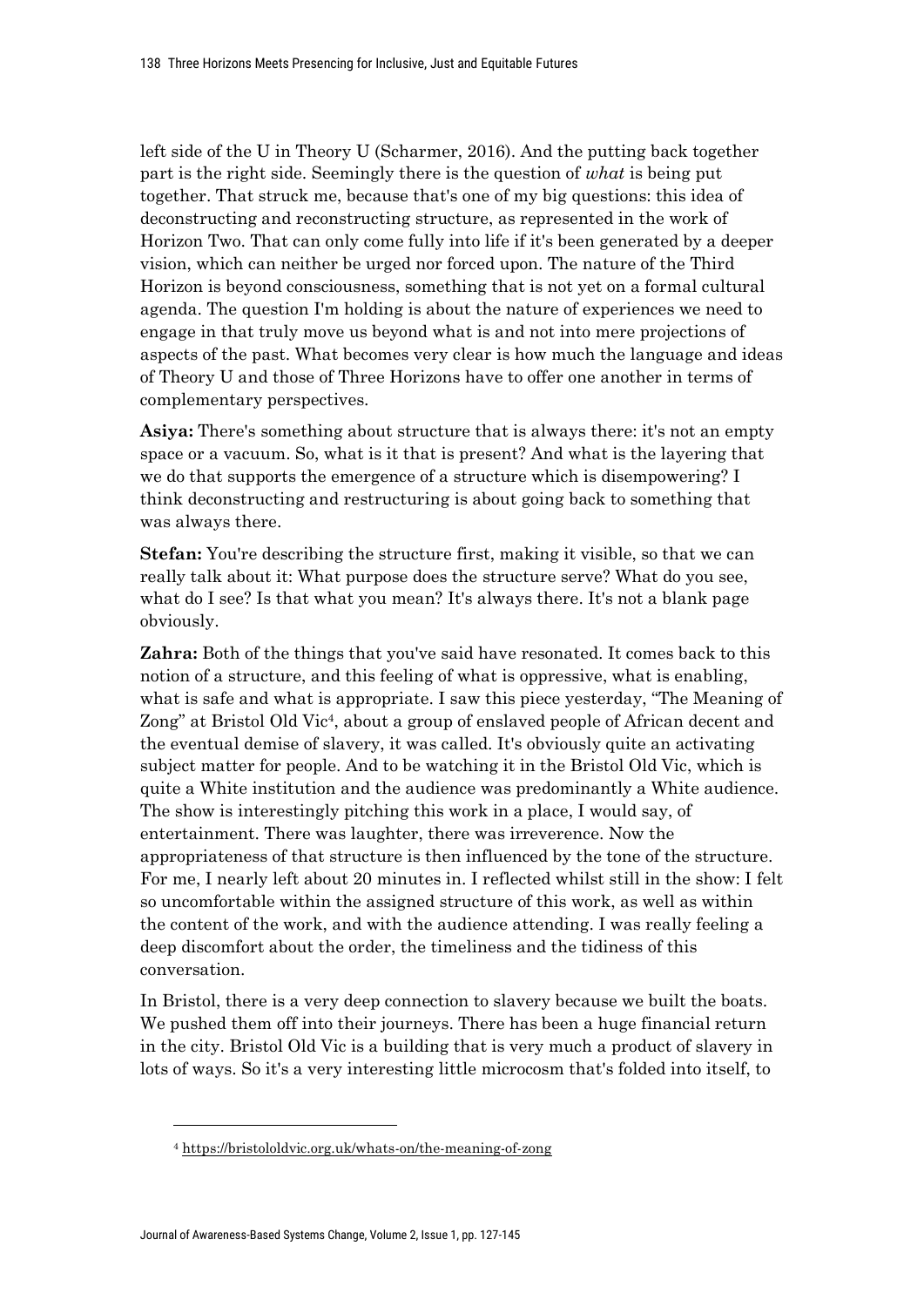look at this notion of appropriateness of structures as they deal with togetherness and content. For me, in that moment, I had to reflect on what was the thing that was making me feel most uncomfortable. It was not the subject matter, because I've watched and experienced a lot of things around slavery. For me it was the fact that the conversation needed to have a tone of empathy, seriousness and recognition of the subject matter in the city where that hadn't been had. Therefore, to make this leap towards entertainment around this subject matter just felt really inappropriate. It took me a while to realize that it was not the production that I was uncomfortable with  $-$  it was the way the audience related to it. I asked myself, 'Where can I pitch myself in regards to that discomfort?' I decided I needed to honor the production and my discomfort by getting to the end of it and experiencing it. I tried to be really honest in conversation when we went back out into the intermission and at the end. I ended up staying a lot longer than I thought I would because actually the support of the people in that conversation was very interesting now.

My gut instinct told me a lot of the White audience members that I tried to engage in that conversation didn't really have much to contribute, because they were more comfortable accepting the structure that was given to them, accepting the freedom to have a bit of entertainment in that space, and to use the subject matter in this way as the privilege of buying a ticket allows them. I was attempting to stimulate conversation about the structure and tone of the piece; they wanted to go home and have a good sleep, and move past it. Whereas for me, I went home and was up until about two, just reflecting on and trying to find my place in the world again. So this returns me back to this notion of what's the point of inclusion. We are all one, but we're not all having one experience of the same subject matter. For me, if they had done a screening for people of difference, for invited people to come into a safer space to explore that subject matter, it would have given me a more direct route to my own experience. I think that that's the need for inclusion. It's thinking, yes, there is equity to be had, but that equity doesn't require the same solutions for everybody.

**Megan:** I was recently part of a group hosting a conversation around racial justice in the context of the Methodist Church in Great Britain (*see Seneque et al., 2021 for the broader context of the racial justice initiative in the Methodist Church*). We used narrative as a structure around inclusion and invited three stories that were very different. We were reflecting afterwards on that transition from listening deeply and to hearing narratives of others. The structure, the narrative structuring, which is what we intended, didn't hold for the small group conversations. The conversation immediately went into problem solving mode: how do we solve the problem of racial justice? The tonality changes everything. The moment you then want people to feel that they're not really in a position to make a comment because they are White and they haven't actually had an experience of what it means to be a Black person -- it didn't enable the kind of mutuality that you're talking about, the tonality which also provides structure. People felt unable to tap into their lived experience in some way. That's the thing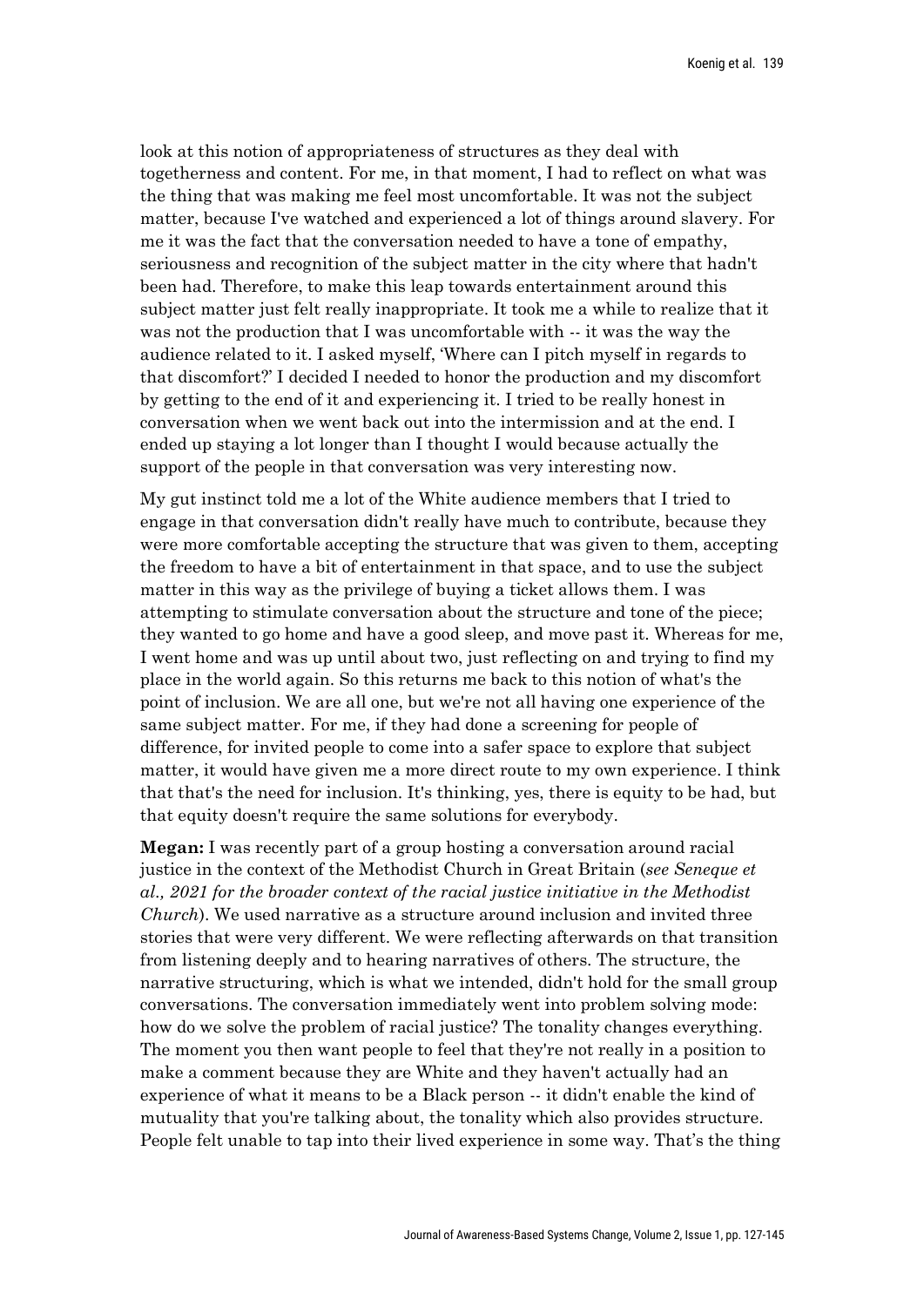about polarity. Inclusion is not about a pendulum swing of 'then we privilege this or that.' We are actually trying to navigate as we learn how to be fully human together. This is the space and it's not easy. So it's really about that tonal structure and paying attention to that in an ongoing way, so not designing and hoping that it will land, but actually tuning in and being responsive. Creating that environment, structuring and restructuring constantly. Tuning into what is the impact of that structure for me – and noticing that – was quite profound.

**Anthony:** What is striking me more and more, is the extreme oddity of exclusion. You know, if we try to solve the problem of inclusion, we've failed to notice that it is odd that we are having this problem. I know that's a rather extreme view, but I'm just trying to practice lateral thinking. I'm just trying to tune into this around what is the most compassionate starting point in all this. It seems to be a hell of a lot further back than our institutional cultural structures permit.

# Shifting Organizations by Structuring for Presence

**Bill:** There's a term that's got some currency recently - Theory of Change - and I loathe it. What is your theory of change? What's your theory of history? What's your theory of art? What's your theory of research? If you had one, it would cause you endless grief. Making the distinction really clear might help around structure. A set of paintbrushes is not a theory of art, fortunately, because if it were, it would completely destroy the artist. I tried to think about Three Horizons not as a theory of change. It's a tool for inquiring into change and inquiring into power and oppression, and what's holding the current structure in place. I think there's some way of articulating this difference, and that the structures that we found we can use, like dilemmas and horizons, are enabling because there are tools for bringing some of these questions of "who am I" and "who am I in relation to others" into view without prescribing how we meet them creatively.

**Asiya:** I think the biggest challenge in our organizations, particularly our public sector organizations in health and education, but across all sectors, there's very limited opportunity to create the spaces for a different way of thinking and working. Because that's a societal structure that itself needs to be reconfigured in a way that supports this inquiry and questioning of "why are we here"? And what is it that we're contributing to? In my own experience within my own team, for example, we've been trying to figure out a way to maintain connectivity and a sense of belonging from the beginning of the pandemic. When it came that we couldn`t meet face to face, the question was," how do we continue to connect with each other in a virtual environment"? We put in place check-ins, and a grounding practice at the beginning of meetings before we talk about the work.

We've been doing this for over two years. A few weeks ago, we had an inflection point where one of our members wanted to opt-out of the check-ins and groundings and join for the business part. This led to a re-think about what it is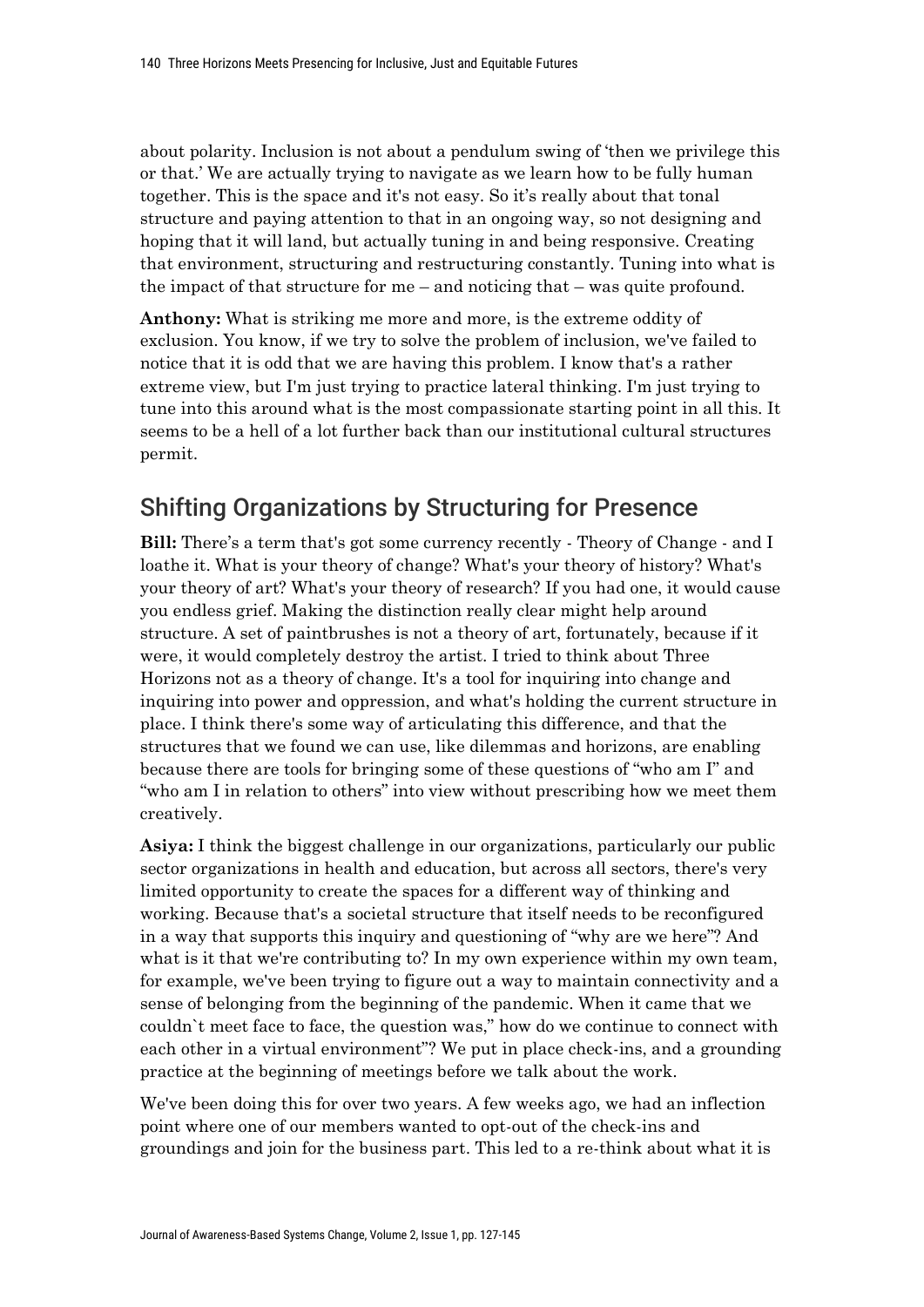that we're trying to do. Our manager actually prioritizes creating safe spaces where people can express themselves and that is something that he has a strong value for, so he invited all of us to speak about what's working, what's not working, how are we feeling about it. The fact that we were able to have this conversation is unusual. It came to a point where everybody expressed their voices. It's necessary for all the voices to feel that they're safe to really say what they think, even if it lands in a way that is unsettling. And then it's how we deal with that. What it's turned into now is a shift away from an artificial kind of "Now we have our check-in." This morning's meeting was the first meeting where it seemed to flow. It was a beautiful kind of flow, and had a very natural feel, but it had to be artificially created to get us there, and there had to be rupture points. It wasn't a smooth process but through that it got us to a very different place.

**Stefan:** In my understanding, Asiya brought in the logic of large organizations in general, not just public. I see the same patterns also in for-profit corporations. It's all over the place. I was smiling when you mentioned the check-in, which I often see as being misused as getting more quickly to the outcomes that support the existing structure and the ways things are. Is it helping us move faster? Then you can go ahead. It's not about questioning the underlying structures. Reflecting on it, I made some more peace with that during the last 20 minutes or so.

Because we do have those "Guardians of the structure" in the organizations and they need to be there. We all agree that we need structure. We also need the Guardians to watch out that the structure stays in place. They're in a powerful position and they have no interest in the structure being dismantled. They watch for the outcomes. They set up the project proposals in a way that it's quite certain that the outcomes of that project will maintain the structure as it is and leave no room for emergence. But maybe the real emergence is in-between projects. It's not inside the project, but with the people who then have a conversation after the project and before the next one and then think what might the next project look like. Within the Three Horizons, that could be where the real change then happens: there are fewer of these kinds of proposals and projects and more projects that support emergence. That makes me calm down a little bit and not be so anxious that it has to happen in this project. Maybe it happens on the path to the next project. Accept the structure the way it is. Prepare the ground for some emergence, but don't be disappointed if it doesn't happen in that project and don't push it. Don't overextend those Guardians of the structure because then they're not going to invite you back into the room.

# Centralizing Love in Change Work

**Zahra:** A new inquiry has started to flower in me around this notion of "who's not in the room"? It links back to this notion of satisfaction with the structure and the usefulness of the structure as it's formed, and then how you grow and dismantle or deconstruct the structure to be useful in allowing something new to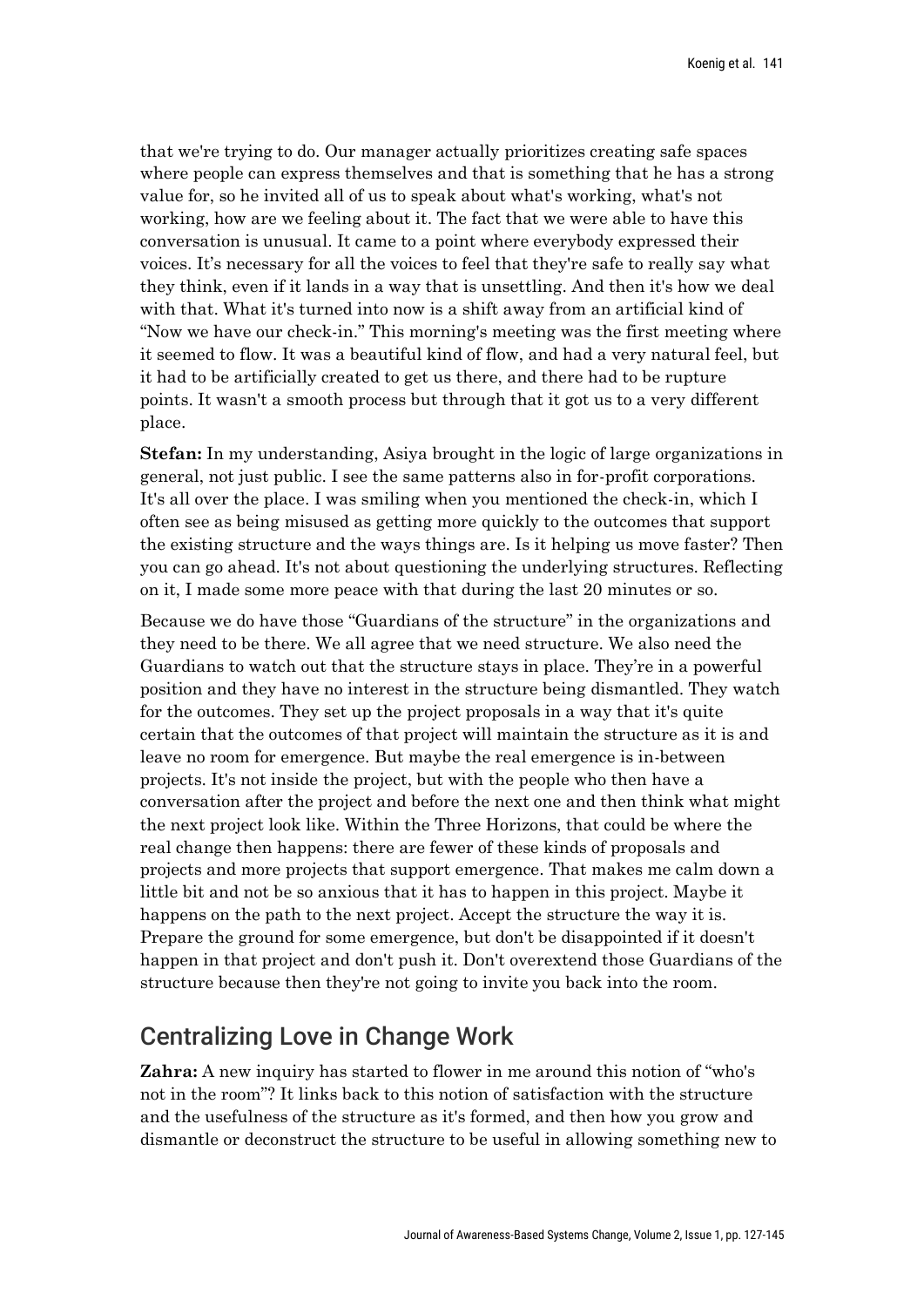emerge. I think that naturally comes up when you allow more people into the room. That is an interesting notion for us to consider; who do we feel is missing from this conversation, and how might we invite those people to join a furthering of this conversation. I think extending that circle, naturally, uncomfortably, respectfully, but also into an area that currently isn't, would be a really good inflection point. And just to finish and bring it back to this production. The thing I took away most definitely was that the weakness of the production was that it continued to adhere to the structures that created itself. But what was also coming out it in its most beautiful moments, was the love between, the love that enabled enslaved people and other people to come together and try to end slavery. The vulnerability of the moment and in themselves enabled them to find love together, but these moments were incidental and accidental.

We love each other by accident. It is a vehicle that allows us to talk explicitly in semiprofessional and professional spaces about the humanity that is attached to love. Actually, the more we focus on dismantling things, and we don't focus on finding that common ground, which love can premise, the further away from the achievement we get. If we were putting it simply, if we really want to achieve inclusion, centralizing love and the chaos that that brings is often a much more humane way to do it than to try and organize it too much.

**Megan:** This brings me back to the spiritual dimension. There is a scholar from Georgetown University, Ilia Delio, a Franciscan in the Faculty of Science and Religion. She's written a book called "The Unbearable Wholeness of Being'' (Delio, 2013) reworking the philosophy and work of Teilhard de Chardin. In short it says when we as humanity rediscover the power of love, it will be as though we discovered the power of fire for the first time. I think because we've so seemed to romanticize the notion of love, we've forgotten that it is actually the animating force of the universe. All the post-humanist philosophers, the Bayo Akomolafe's<sup>5</sup> of this world, are taking us in this direction of the structuring that love brings. And it's a complete reconfiguration of our understanding of love.

**Asiya:** Can I just reflect on that and clarify? What I was talking about - this fundamental aspect - that there is something in this space. I think love is that space. Love is what is there fundamentally, and our legacy and our history has influenced how we perceive and experience love. This separation from us as beings of love is what we're trying to get back to. I think loving each other is fundamental. It's our natural state. We need to reconfigure our understandings and perceptions of love fundamentally.

**Bill:** I've constantly come back to wondering what I'm doing working on these structural processes, with Tony. And I always think of them in this mode of a

<sup>5</sup> https://www.bayoakomolafe.net/about Bayo Akomolafe is a post-humanist, postcolonial scholar, philosopher, writer, activist and Executive Director of the Emergence Network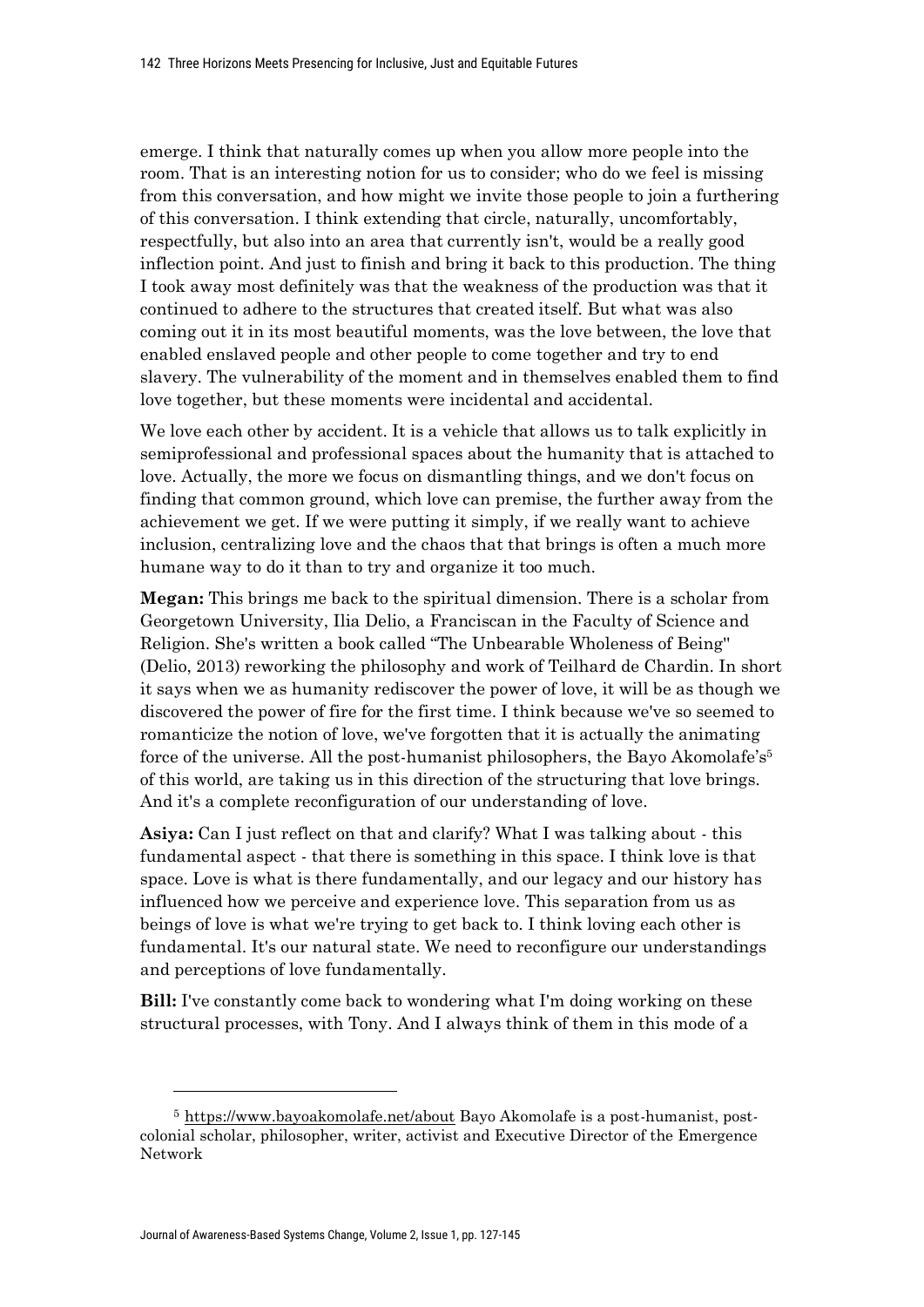tool, leaving open the possibility that people can bring in their own practice. A totalizing methodology would be a theory that would somehow pull in all these different things and put them in a place and say, that's what they are. That would be the opposite of what we want. Whereas a set of paintbrushes allow you to paint a picture, the loving space is one that in and of itself makes it possible for people to bring in their uniqueness and bring themselves into relationship with others - this idea of mutuality. What we haven't used up until now is the word 'truth' alongside love. This has been a journey for me. I used to work on problems that could be seen in a detached way – what Tony and I call cognitive convening – where what is true is what is least personal. But since some work with conflict, and then being in deep dialogue with Zahra, I've gradually moved into this domain of existential truth, where what is true is what is most personal – what you stand for. This dialogue and all this work has convinced me that these thinking structures are adequate for inquiry into the existential truth, the personal truth, just as much as for the "out there" cognitive truth. What we're all exploring is the quality of love, which, if we practice, embodies that. There is a way of holding these things, if they are held with love, to hear the truth that is existential in the other person within the shared structures. If we really tried to embody that, as you put it 'to hold it lightly,' they are adequate to that inquiry, and they improve it.

**Asiya:** I think it varies from context to context. In organizations, where structures are enforced, and power is enforced, I think there's something about transitioning to these open spaces. In order to do that, you have to introduce ways of creating those spaces. And I think that is what I struggle with, because working with people who want order and who want to move through an agenda, you've got to give them something that keeps them with you, but then takes you a little bit further into opening up the spaces in different parts of the organization. We tend to look for expertise outside of the organization to tell us what to do. Whereas in fact, we ourselves have to take on the responsibility and accountability for shifting ourselves. That requires contriving some experiences, to allow people to have that embodied experience of what that difference is that we're looking for.

**Tony:** I tried to introduce some of our methods that Bill is familiar with to our local community here in Scotland, to deal with what became fashionably called the climate emergency. Everything you guys say tells me why it didn't work. The conundrum is how does anyone get a taste of a different way of experiencing where they're at that opens up the kind of the inner and outer door to changing the capacity to act in a more transformative way? There are ways of putting people in predicaments, facing them with challenges, just as Oliver and friends have put us in a kind of challenge here. There's a method and a structure here of dialogue. I guess, Oliver, you've got some sort of guiding principles in the way you like to enable these things to happen.

What we could do is eventually extract and formulate your guiding principles, enshrine them in law, and make them compulsory. I believe that's what you are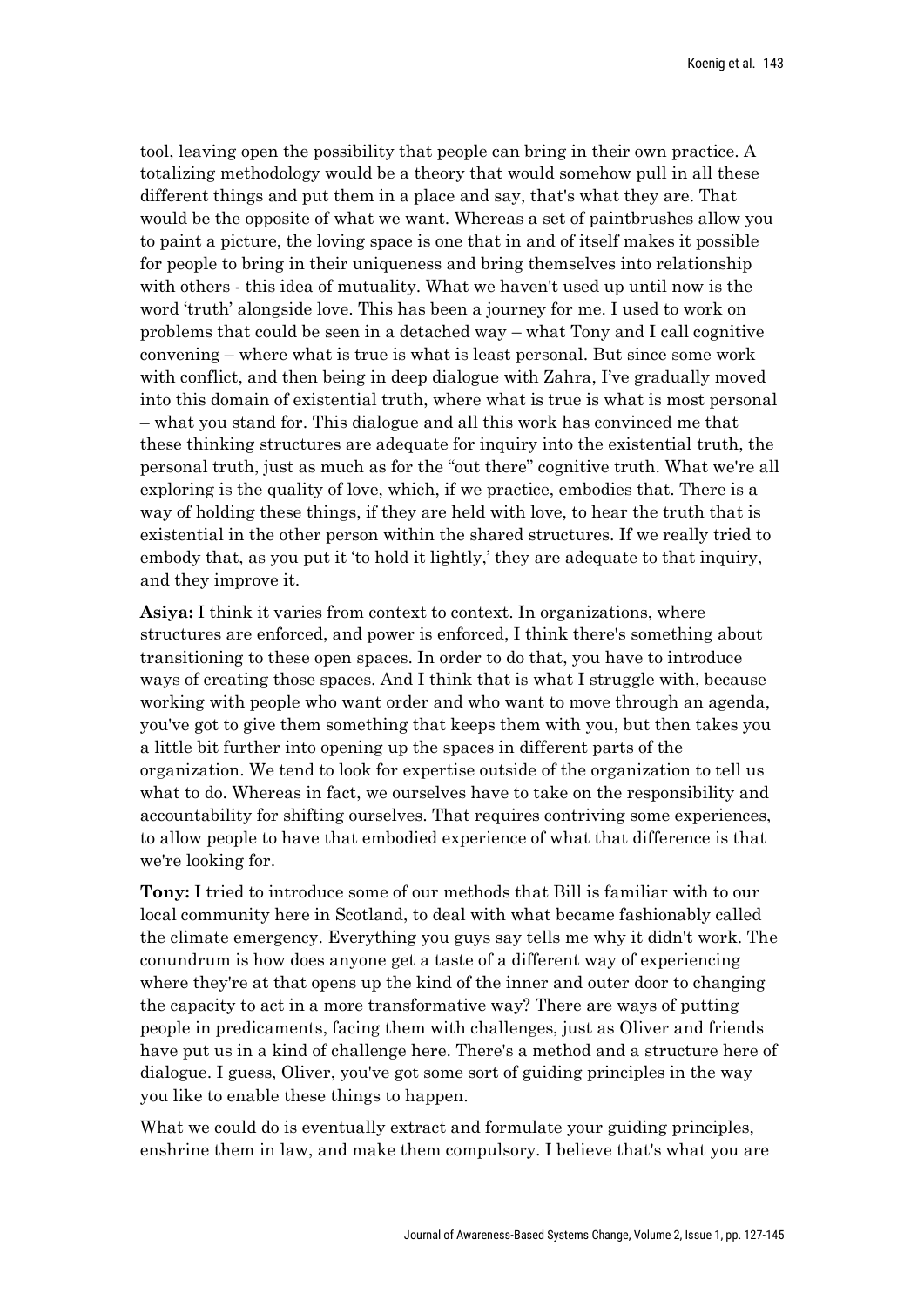calling colonization. Whereas another outcome might be that we've been helped to experience differently and tune in differently and more creatively and hopefully benignly to something that wasn't there, at least in this form, before we started that which we're sensing is kind of useful. If we got the hang of that, then we're probably going to continue doing it whether Oliver was there or not, whether we've got the rulebook or not. Because we've now got initiated into the different experience that we were blind to before.

I see it as layers and layers and layers of blindness. So, there's this kind of triangle of realizing the necessity of the predicament we're in, in a whole variety of ways and where each of us is embedded in some aspect of that. Then there is the recognition that we lack the experiences that have been triggered, so that's, if you like, the awareness base. So how do we trigger those experiences with very carefully designed methods that are deceptively simple, like three lines on a piece of paper? Those enable the experience to emerge, but are facilitated in a way where they don't become the next rulebook. Rather they've informed life, and we're actually dealing with those necessities in a better way, however small. So it hopefully becomes a benign cycle.

## References

- Abbott, P., Wallace, C., & Sapsford, R. (2017). Socially inclusive development: the foundations for decent societies in East and Southern Africa. *Applied Research in Quality of Life*, *12*(4), 813-839. https://doi.org/10.1007/s11482-016-9491-6
- Brand, U., Boos, T., & Brad, A. (2017). Degrowth and post-extractivism: two debates with suggestions for the inclusive development framework. *Current opinión in environmental sustainability*, *24*, 36-41. https://doi.org/10.1016/j.cosust.2017.01.007
- Curry, A., & Hodgson, A. (2008). Seeing in multiple horizons: connecting futures to strategy. *Journal of Futures Studies*, *13*(1), 1-20.
- Delio, I. (2013). *The unbearable wholeness of being: God, evolution, and the power of love.*  Orbis Books.
- Gupta, J., & Vegelin, C. (2016). Sustainable development goals and inclusive development. *International environmental agreements: Politics, law and economics*, *16*(3), 433-448. https://doi.org/10.1007/s10784-016-9323-z
- Pouw, N., & Gupta, J. (2017). Inclusive development: a multi-disciplinary approach. *Current opinion in environmental sustainability*, *24*, 104-108. https://doi.org/10.1016/j.cosust.2016.11.013
- Senge, P., Scharmer, C. O., Jaworski, J., & Flowers, B. (2004). *Presence: Human purpose and the field of the future.* Doubleday.
- Scharmer, C. O. (2016). *Theory U: Leading from the future as it emerges* (2<sup>nd</sup> ed.). Berrett-Koehler Publishers.
- Scharmer, C. O., & Kaufer, K. (2013). *Leading from the emerging future: From ego-system to eco-system economies.* Berrett-Koehler Publishers.
- Seneque, M., Miller, S., Kirby, E., Marsh, J., Nzegwu, C., Powell, B., & Roux, A. (2021). Striving for justice: Journeying with the Methodist church in Britain. *Journal of*